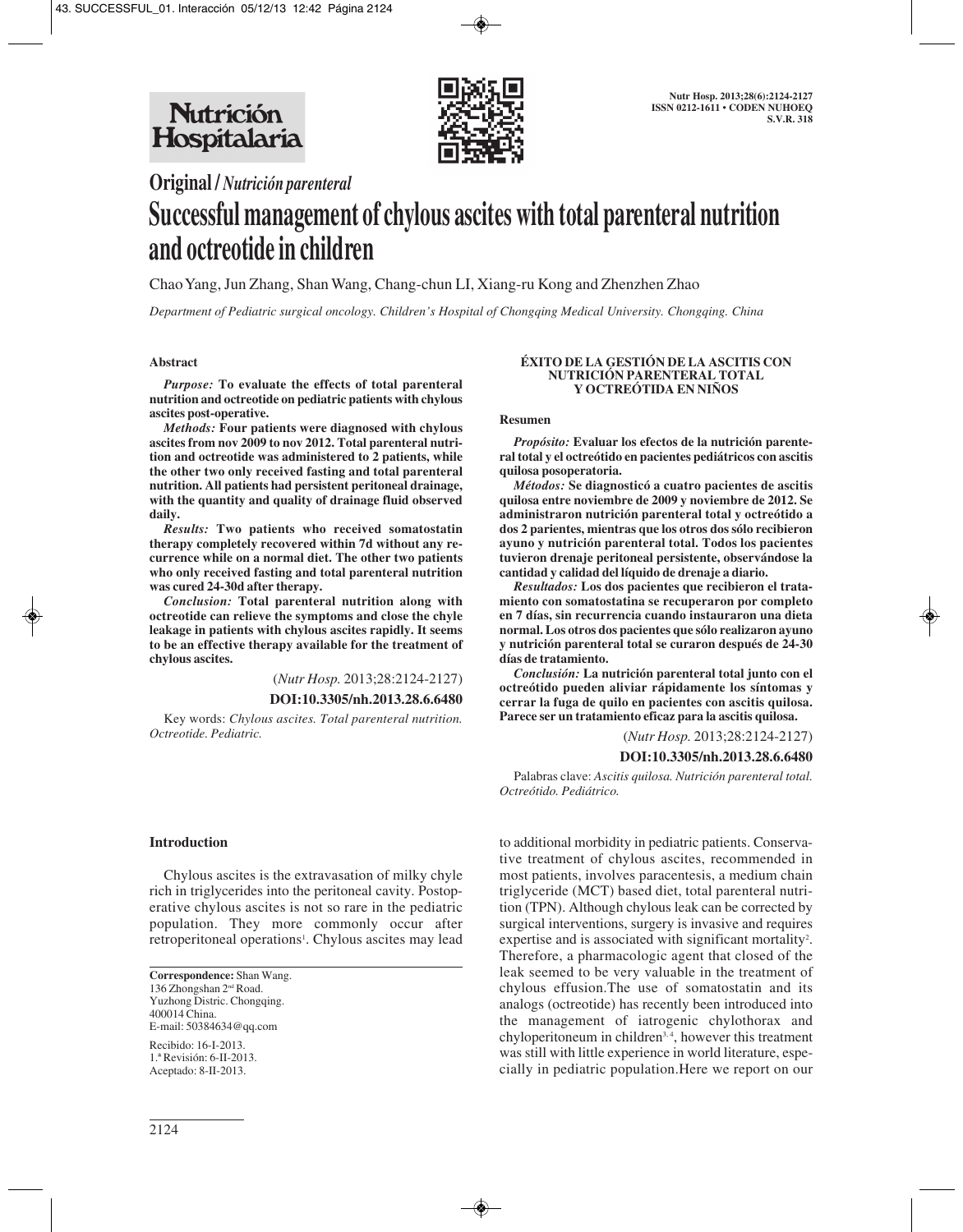successful use of persistent peritoneal drainage, TPN as well as octreotide in treatment of 4 cases of chylous ascites.

# **Materials and methods**

Four patients with chylous ascites were included in this study from November 2009 to Nov 2012. All patients developed chylous ascites after surgery. There was no congenital chylous ascites. Patient 1 was a 4 month infant with retroperitoneal teratoma, and developed chylous ascites 1 week after tumor resection. Two patients (patient 2 and 4) with retroperitoneal neuroblastoma were diagnosed as chylous ascites 1 month and 2 weeks after surgery respectively. Patient 2 was operated in another hospital, and administrated to our hospital due to abdominal distention one month after surgery. Patient 3 was a celiac Burkitt lymphoma with ileocecus mesentery lymph node enlargement, and chylous ascites was observed 10 day after ileocecus mesentery lymphadenectomy. The diagnosis was confirmed by analyzing the ascites fluid obtained through peritoneal drainage. Table I shows the clinical features and laboratory findings of ascites samples from 4 patients.

As soon as the diagnosis was confirmed, every patient was put in fasting state and received fluid therapy to correct the disturbance of water, electrolytes and acid-base. A single lumen central venous catheter was inserted into the peritoneal cavity for continuous drainage in 1 patients (patient 2), while peritoneal cavity drainage tubes inserted during the operation were reserved in the other 3 patients. The quality and quantity of drainage fluid were monitored daily. Then TPN as administered to patients at gradually increasing dose. During TPN administration, liver function and blood fat were monitored every week for all patients. Patient 1 and 3 received continuous intravenous infusion of the octreotide (Sandostatin, Novartis Pharma AG), at an initial dose of 1.0 mcg/kg/h, with an increase of 1.0 mcg/kg/hr/day until a maximum dose of 2.0 mcg/kg/h. Necessary supportive treatments, such as albumin, diuretics and antibiotics were given to the patients individually during the therapy. Finally, any adverse effects that could be attributed to octreotide were also noted.

# **Results**

Figure 1 to 4 shows the change of drainage volume, the duration of TPN and octreotide therapy of 4 patients. Of the two patients with chylous ascites who received octreotide therapy, peritoneal drainage volume were decreased dramatic after octreotide administration, and completely recovery within 7 d, while patients who only received TPN was cured 24-30 d after therapy. Once the peritoneal drainage was zero or was proved non-chylous ascites, TPN and octreotide dose would diminish gradually along with the recovery of oral low fat diet. CT follow-up examinations did not reveal the presence of ascitic fluid. Follow-up study found no recurrence in these patients while on normal diet. No complications related TPN were observed during TPN administration. And no side effect was observed at follow-up.

# **Discussion**

The main etiology of chylous ascites in children is congenital. Other causes of chylous ascites in children are either idiopathic or obstructive lesions caused by malrotation, intussusception, incarcerated hernia, lymphangioma, blunt trauma, liver disease, and tuberculosis<sup>5</sup>. However, chylous ascites is considered an uncommon complication after abdominal surgery. Radiologic

| 1 apie 1<br>Clinical features and laboratory findings for 4 patients with chylous ascites |         |                                                                         |                                                          |                  |                         |                          |
|-------------------------------------------------------------------------------------------|---------|-------------------------------------------------------------------------|----------------------------------------------------------|------------------|-------------------------|--------------------------|
| Patient                                                                                   | Age     | Medical condition                                                       | Laboratory findings of ascites                           |                  |                         |                          |
|                                                                                           |         |                                                                         | <i><u><b>Oualitative</b></u></i><br>analysis of<br>chyle | Albumin<br>(g/L) | Cholesterol<br>(mmol/L) | Triglyceride<br>(mmol/L) |
| 1                                                                                         | 4 month | 1 week after retroperitoneal<br>teratoma resection                      | positive                                                 | 31               | 1.8                     | 4.2                      |
| 2                                                                                         | 2y4m    | 1 month after retroperitoneal<br>neuroblastoma resection                | positive                                                 | 30.2             | 1.2                     | 3.6                      |
| 3                                                                                         | 3y6y    | 10 day after ileocecus mesentery<br>lymphadenectomy for celiac lymphoma | positive                                                 | 33               | 1.77                    | 4.23                     |
| 4                                                                                         | 3y8m    | 2 weeks after retroperitoneal<br>neuroblastoma resection                | positive                                                 | 31.5             | 0.9                     | 2.3                      |

**Table I**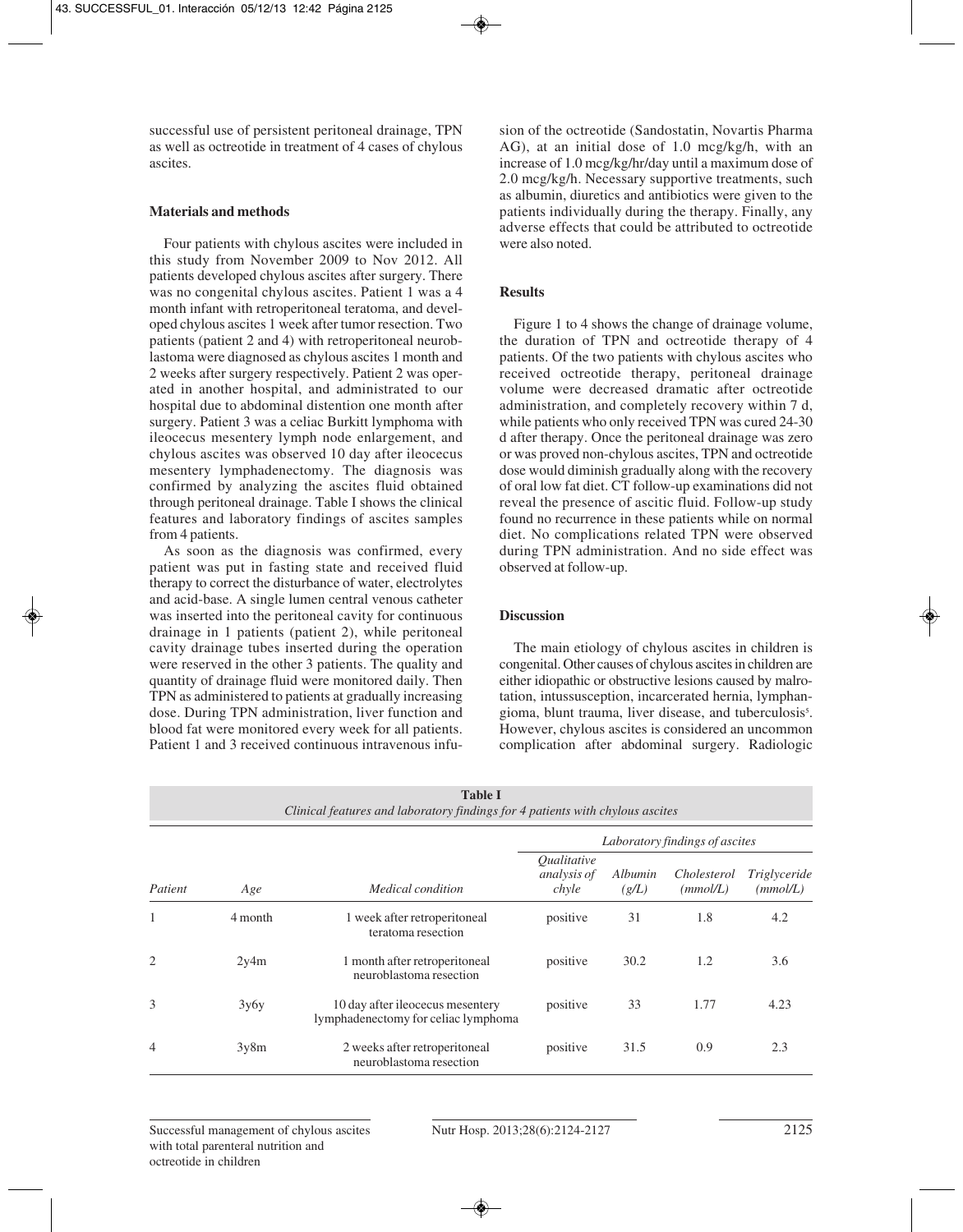

*Figs. 1-4.—Change of drainage volume and the duration of TPN and octreotide therapy in 4 patients.* ↓ *The beginning and the end of TPN.*

imaging (CT or MRI/MRA) may not be sensitive in identifying the precise location of lymphatic channel injury after surgery, although chyle has less attenuation on CT or MR studies than blood, distinguishing it from acute hemorrhage<sup>6</sup>. The loss of lymphatic fluid causes hypoalbuminemia, hydroelectrolyte alterations, coagulation and immunodeficiency with important involvement of clinical condition of the child and increased morbidity and mortality<sup>7</sup>. There are conservative and surgical treatments for chylous ascites, and the latter is usually indicated after failure of conservative treatment after two to three weeks<sup>8</sup>. However, such procedure is limited by anatomic variations of the duct location, as well as difficulty to identify the drainage site<sup>9</sup>.

The management of chylous ascites after surgery comprises a spectrum of interventions, from dietary management to exploratory laparatomy. Fasting, together with TPN, can decrease the lymph flow in thoracic duct dramatically from 220 mL/(kg·h) to 1 mL/(kg·h)10. Furthermore, TPN restores nutritional deficits and balances metabolic impairments imposed by chylous ascites and repeat sessions of paracentesis. So fasting and TPN are essential in nonoperative management of chylous ascites<sup>11</sup>. Surgical ligation of the chylous fistula is recommended when conservative

treatment fails. However, conservative treatment may need much more time to recover, in Leibovitch's report, routine conservative treatment, using TPN only or combined with an MCT diet, needed 2 to 6 wk to cure 60% to 100% of cases<sup>1</sup>. In our study, patient 2 and 4 who only received fasting and TPN recovered completely between 24-30 d.

Octreotide, a synthetic, long-acting somatostatin analogue, has been suggested as a therapeutic agent in the management of several clinical disorders. By inhibiting the secretion of some pituitary and gastrointestinal hormones, octreotide can increase splanchnic arteriolar resistance, reduce gastrointestinal flow and, consequently, the lymph flow<sup>12</sup>. However, the clinical experience with octreotide is limited in pediatric patients. A somatostatin analog was first used for postoperative chylous ascites in a pediatric patient in 2001, as reported by Lam et al<sup>4</sup>. Reports of successfully management with octreotide for pediatric chylothorax and chylous ascites were increasing in recent ten years<sup>9,13-17</sup>, the effect were promising which reducing recovering time and the potential need for surgical intervention and without obviously side effects<sup>8</sup>, however, there were few reports of octreotide treatment for chylous ascites post-operation. In our series, all 4 patients presented with chylous